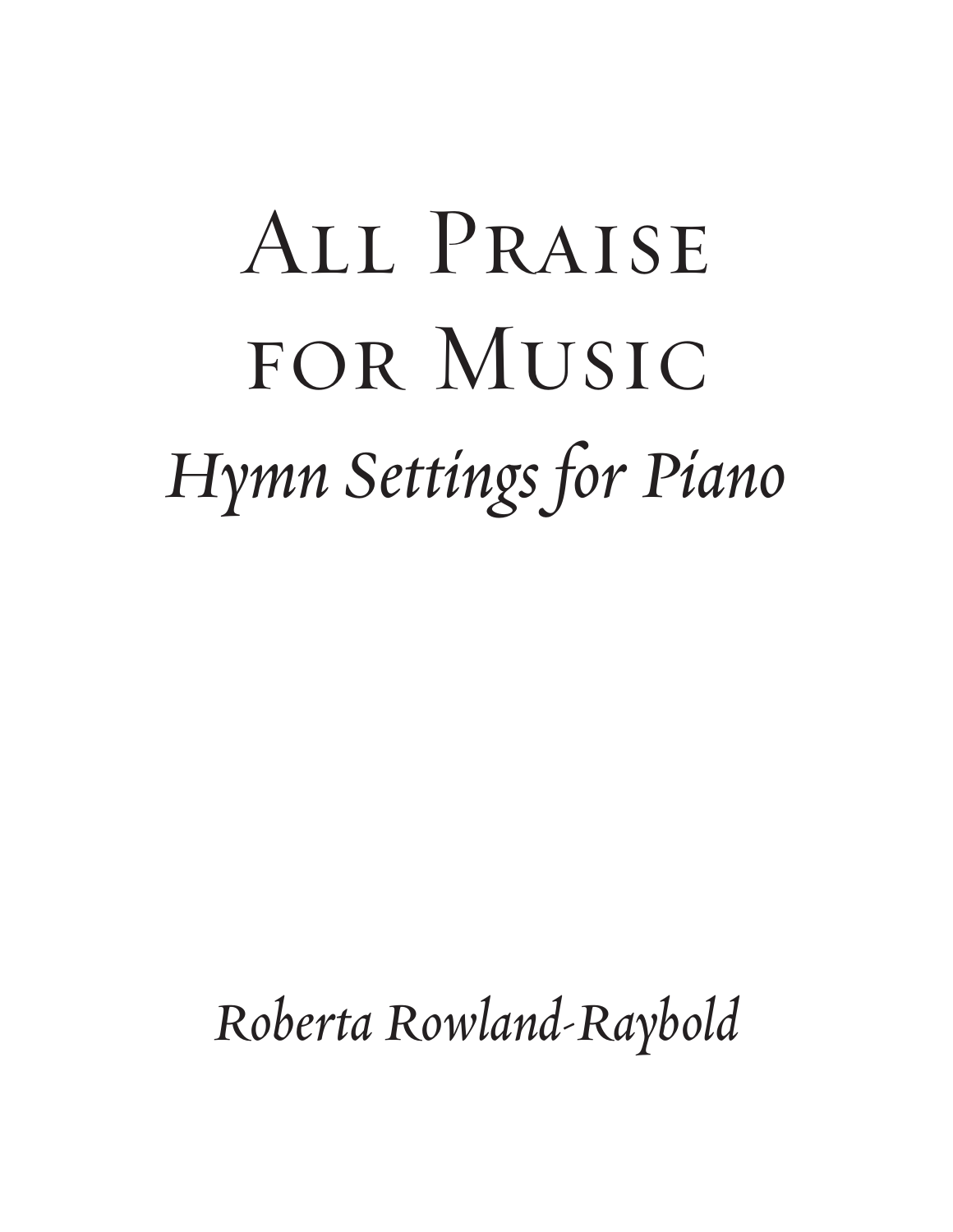*All Praise for Music: Hymn Settings for Piano* Roberta Rowland-Raybold

Copyright © 2014 Augsburg Fortress. All rights reserved. Unless otherwise noted, no part of this book may be reproduced in any manner without prior written permission from the publisher or from the other copyright holders. Write to: Permissions, Augsburg Fortress, P.O. Box 1209, Minneapolis, MN 55440-1209.

Editors: Norma Aamodt-Nelson, Becky Brantner, Mark Weiler Production Editor: Sara Dovre Wudali, Buuji, Inc. Composition: Jill Wolf, Buuji, Inc. Engraver: Thomas Schaller, Mensura Music

The paper used in this publication meets the minimum requirements of American National Standard for Information Sciences—Permanence of Paper for Printed Materials, ANSI Z329.48-1984.

Printed in the U.S.A. ISBN 978-1-4514-8608-7

18 17 16 15 14 1 2 3 4 5 6 7 8 9 10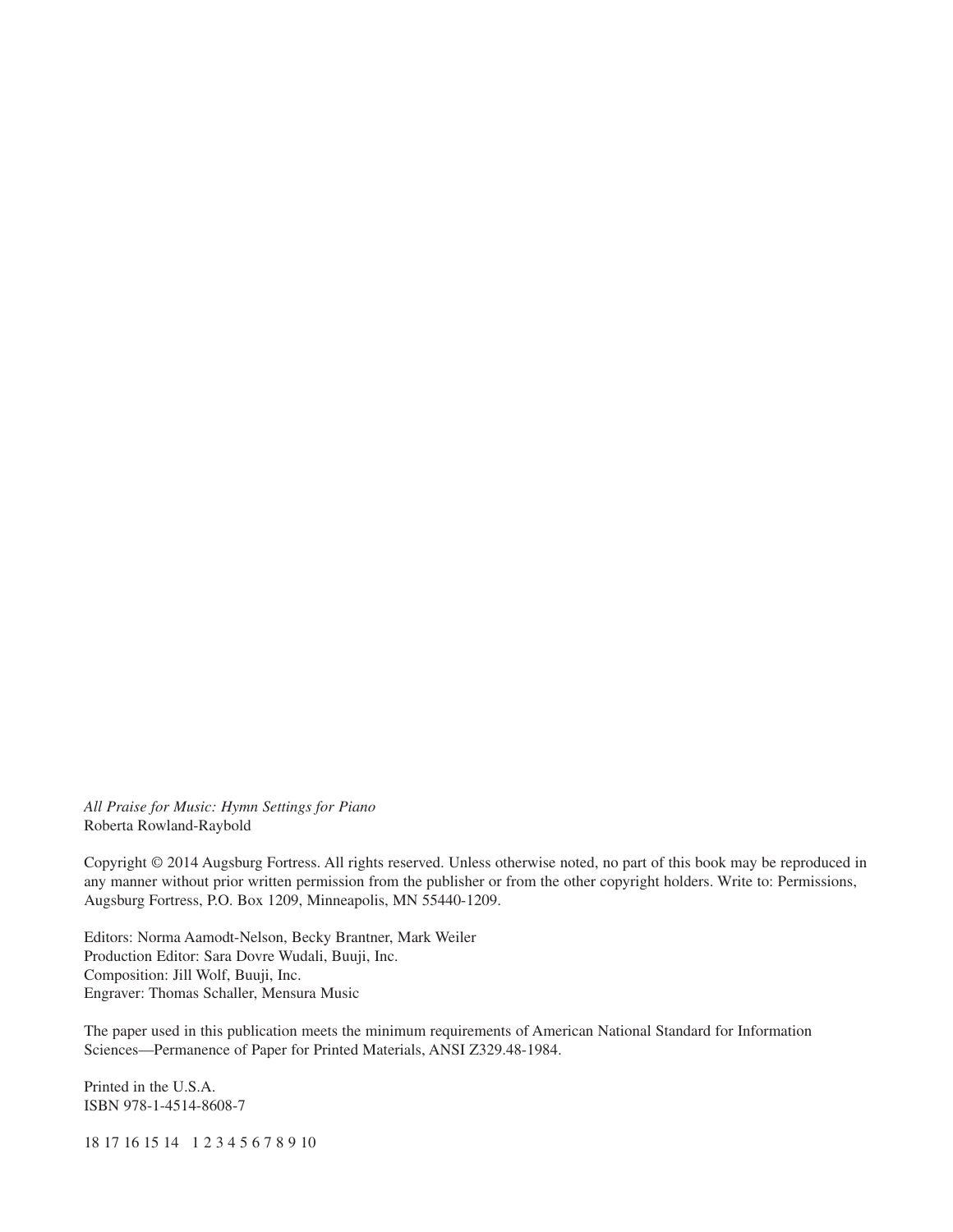# Contents

- 4 As the Deer Runs to the River *Praise the Spirit in Creation Source of Living Water*
- 7 A Tribute to Our Heritage *a medley of "Mine Eyes Have Seen the Glory" and "A Mighty Fortress Is Our God"*
- 11 Beneath the Cross of Jesus
- 14 Light Dawns on a Weary World
- 17 Now the Green Blade Rises *Sing We Now of Christmas*
- 20 Of the Father's Love Begotten
- 23 Soli Deo Gloria
- 26 There's a Voice in the Wilderness
- 29 They Crucified My Lord
- 32 Voices Raised to You
- 35 When Israel Was in Egypt's Land
- 38 You Have Come Down to the Lakeshore
- 44 Tune Index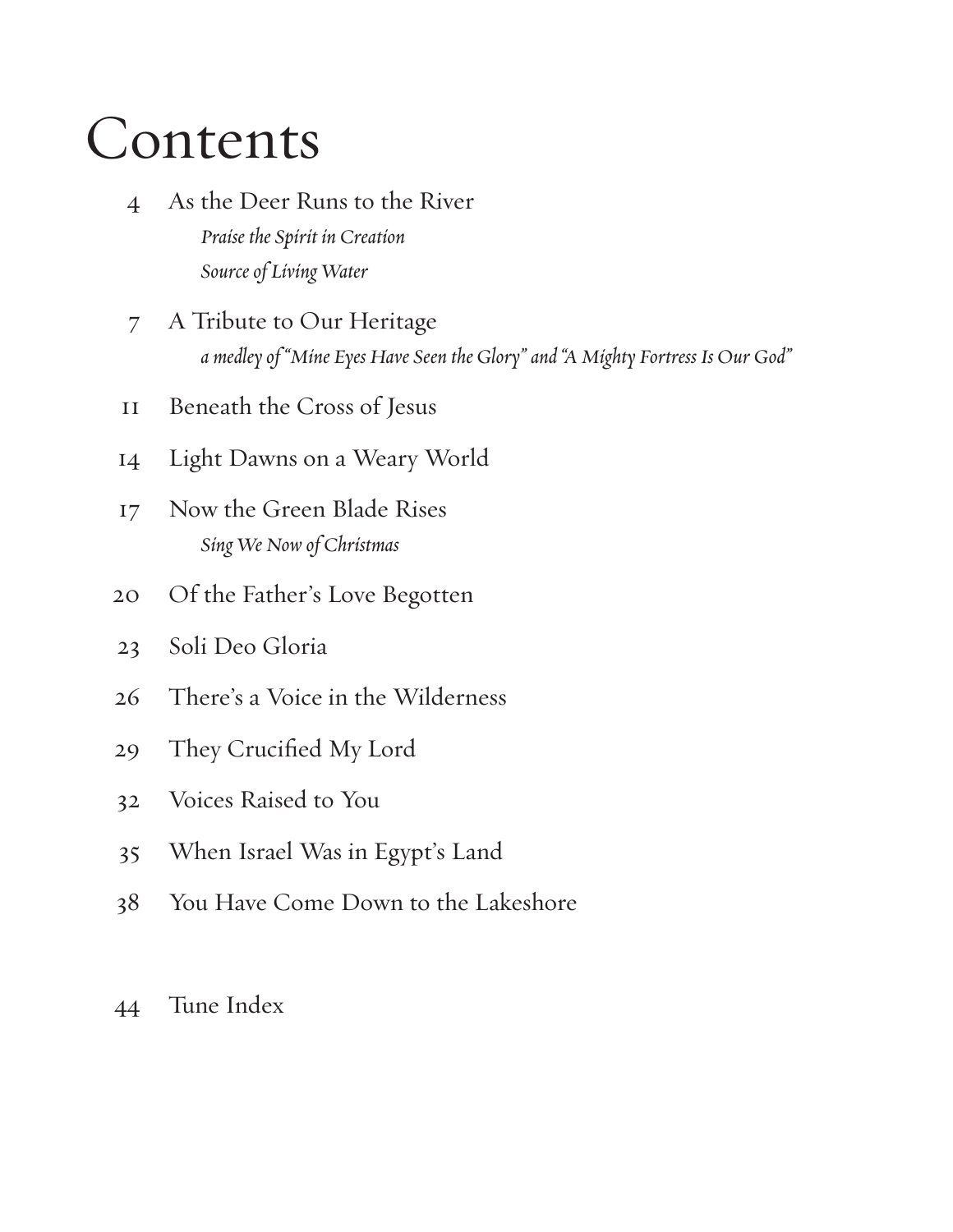## As the Deer Runs to the River *Source of Living Water*

**JULION** setting, Roberta Rowland-Raybold









Tune: David Hurd, b. 1950; copyright © 1983 GIA Publications, Inc., Chicago, IL. www.giamusic.com. All rights reserved. Used by permission.

Setting © 2014 GIA Publications, Inc. Published under exclusive license by Augsburg Fortress.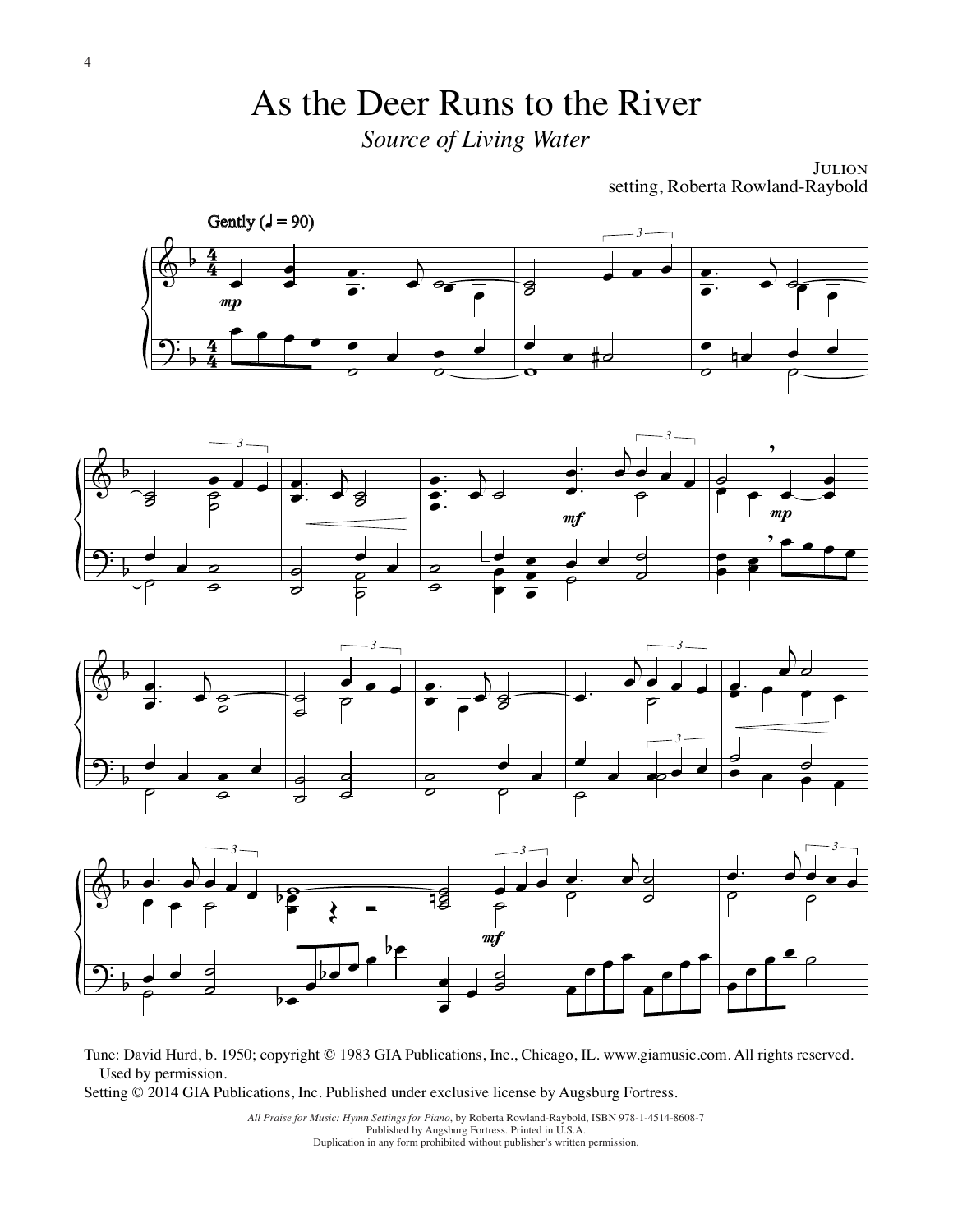







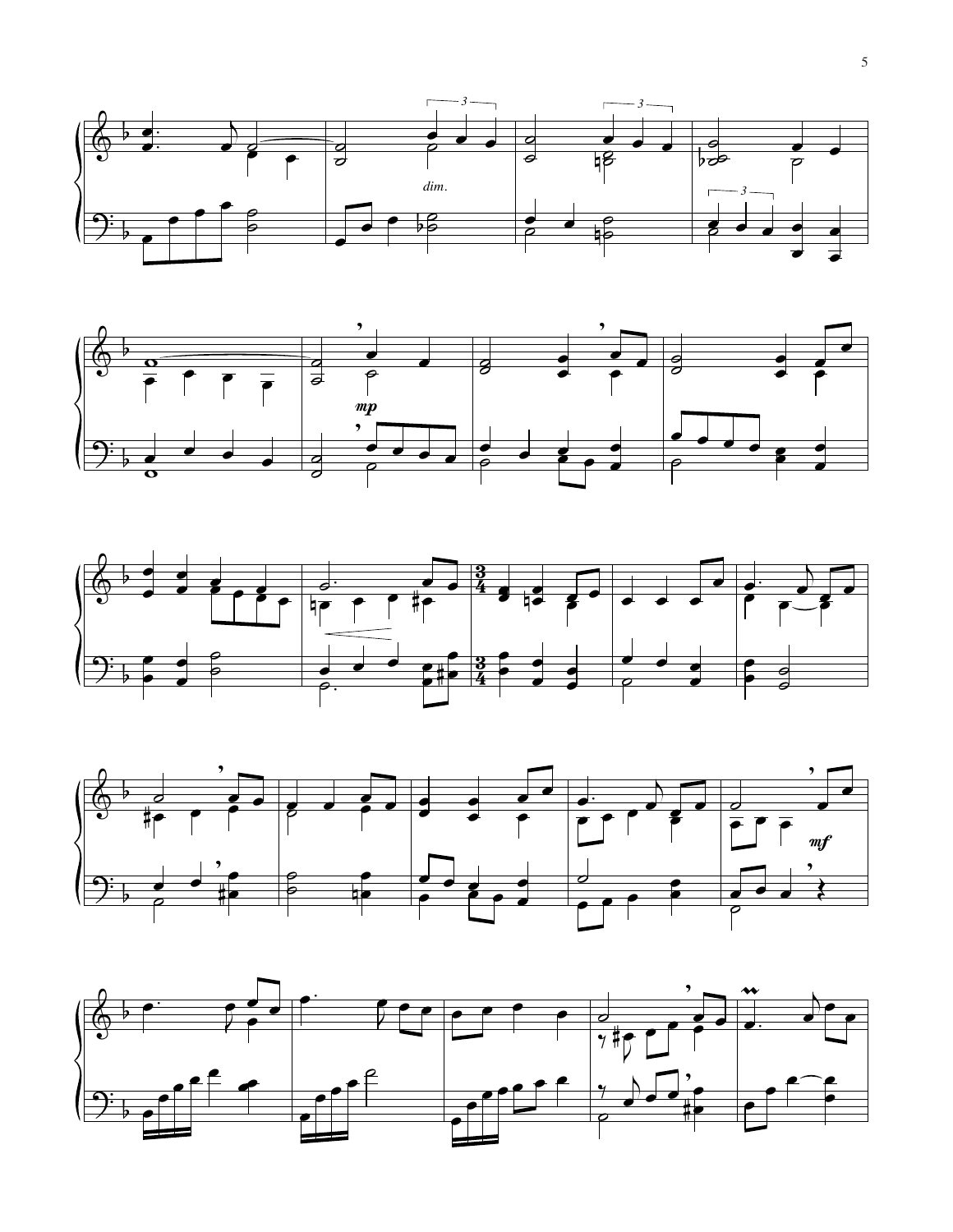BATTLE HYMN Ein feste Burg setting, Roberta Rowland-Raybold

œ œ



Tune: BATTLE HYMN, North American, 19th century Ein feste Burg, Martin Luther, 1483–1546 Setting © 2014 Augsburg Fortress. All rights reserved.

œ e<br>L œ œ œ œ œ œ œ

œ

œ

œ œ œ

œ e<br>E œ œ e<br>L œ

> *All Praise for Music: Hymn Settings for Piano*, by Roberta Rowland-Raybold, ISBN 978-1-4514-8608-7 Published by Augsburg Fortress. Printed in U.S.A. Duplication in any form prohibited without publisher's written permission.

œ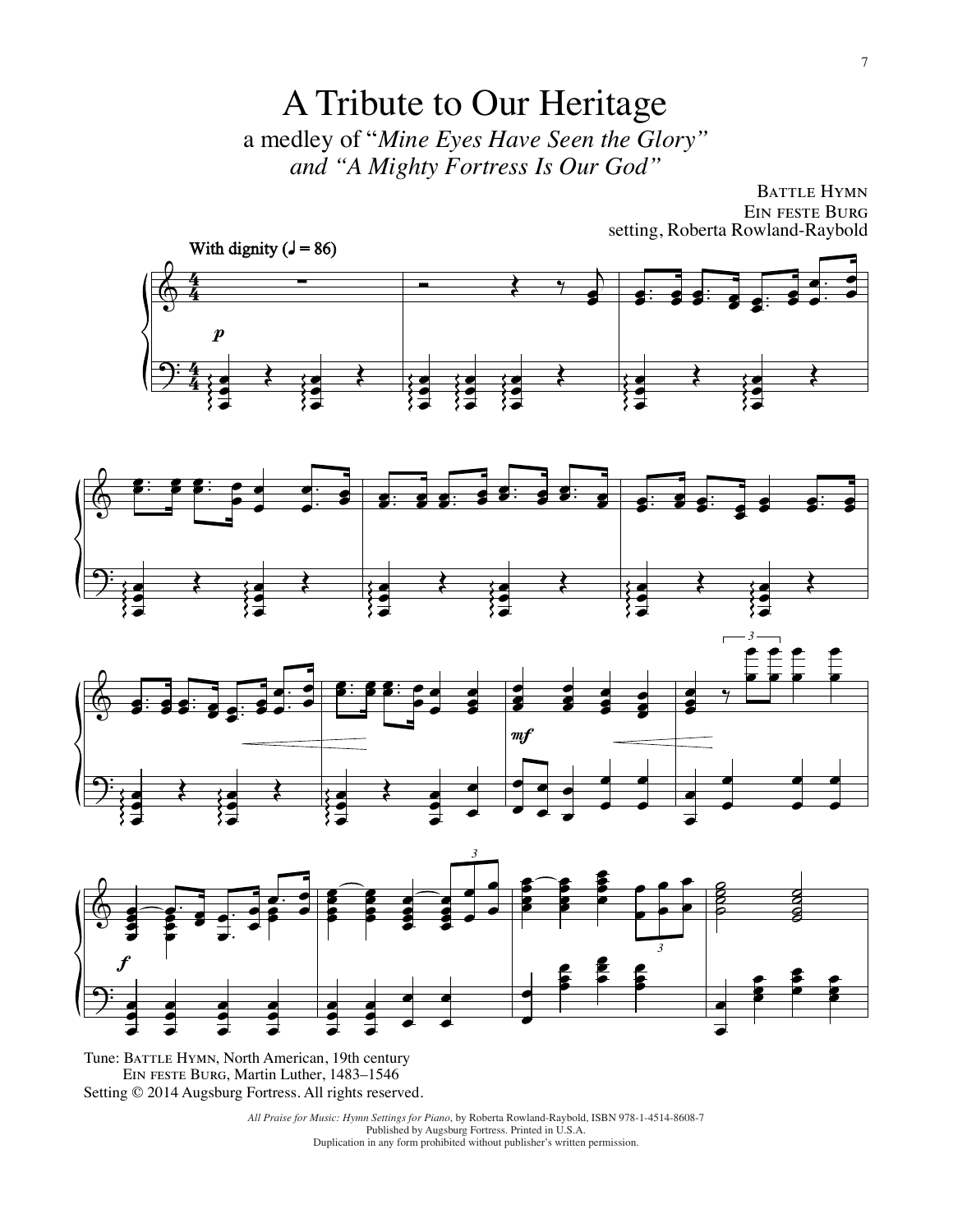





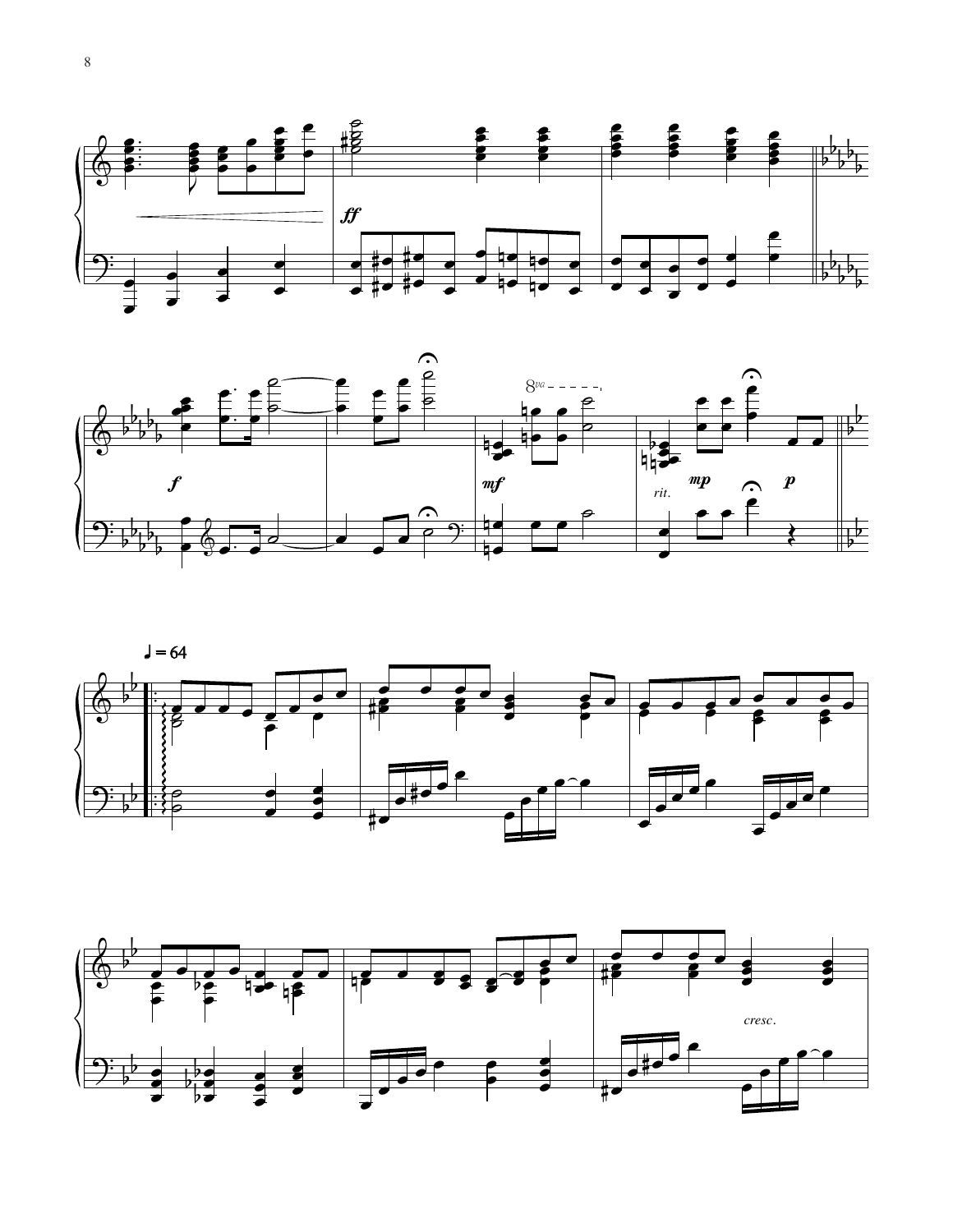#### Beneath the Cross of Jesus *Pastorale*

St. Christopher setting, Roberta Rowland-Raybold









Tune: Frederick C. Maker, 1844–1927 Setting © 2014 Augsburg Fortress. All rights reserved.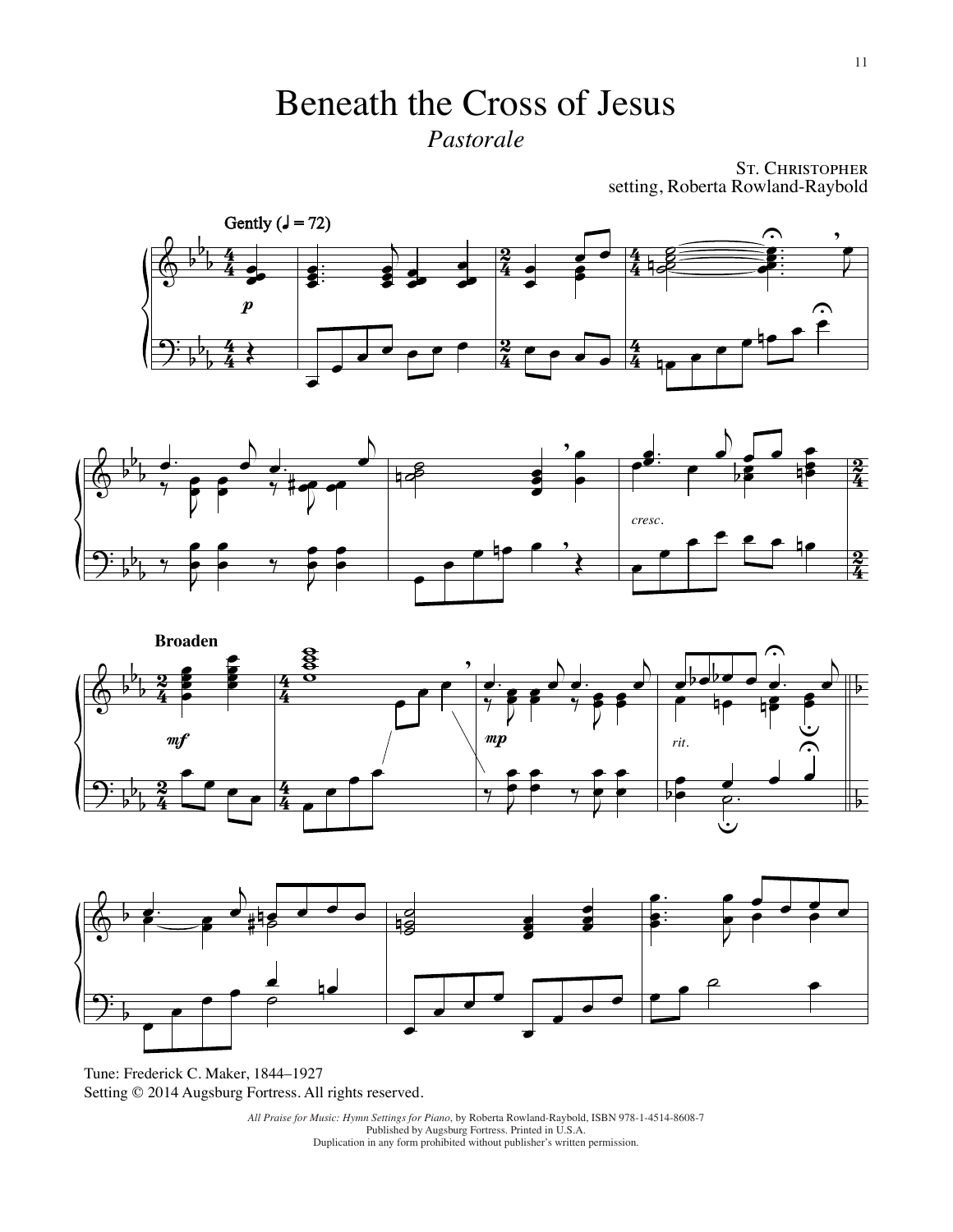







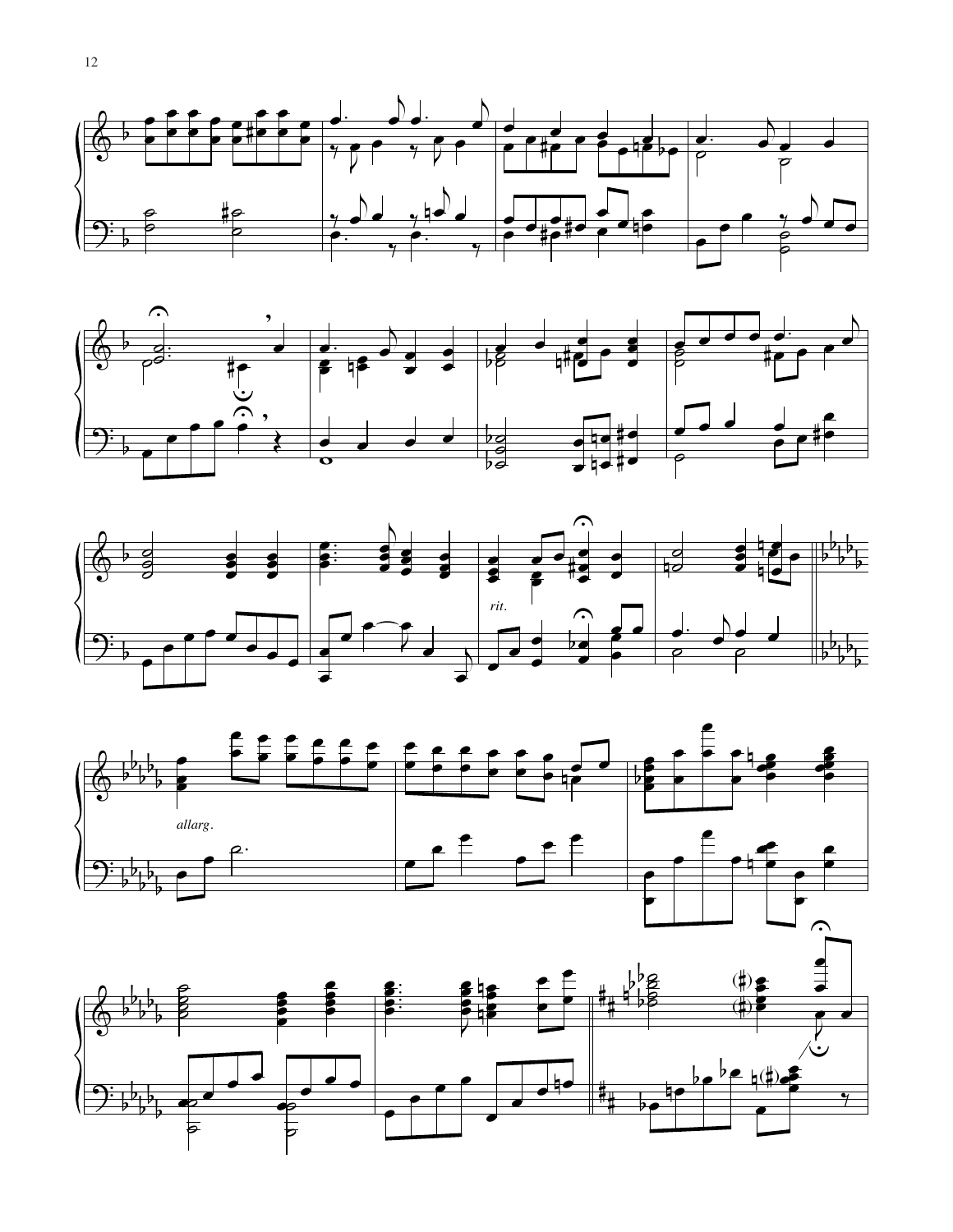#### Light Dawns on a Weary World *Fantasie*

Temple of Peace setting, Roberta Rowland-Raybold









Tune: William P. Rowan, b. 1951; copyright © 2000 William P. Rowan, admin. GIA Publications, Inc., Chicago, IL. www.giamusic.com. All rights reserved. Used by permission. Setting © 2014 GIA Publications, Inc. Published under exclusive license by Augsburg Fortress.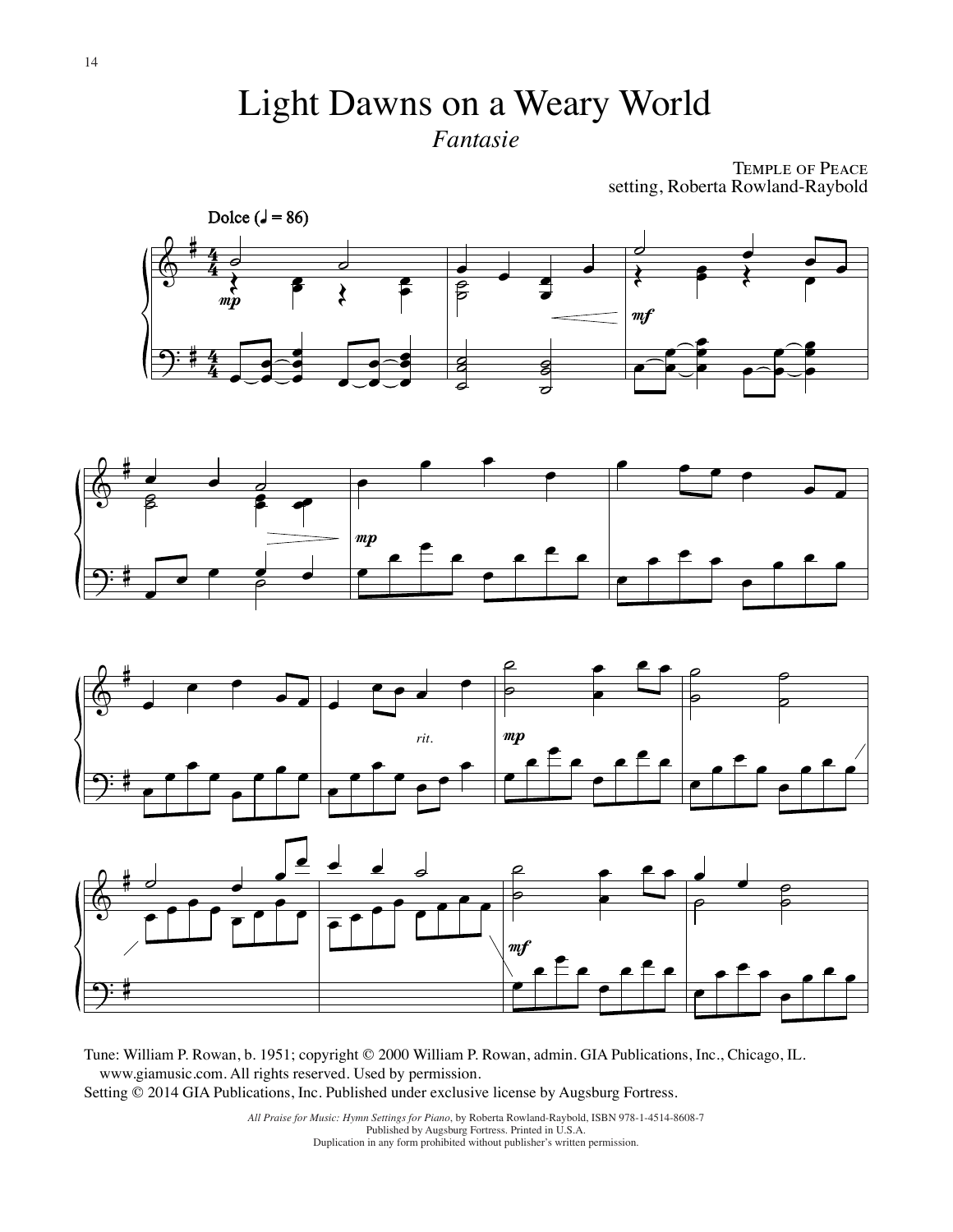





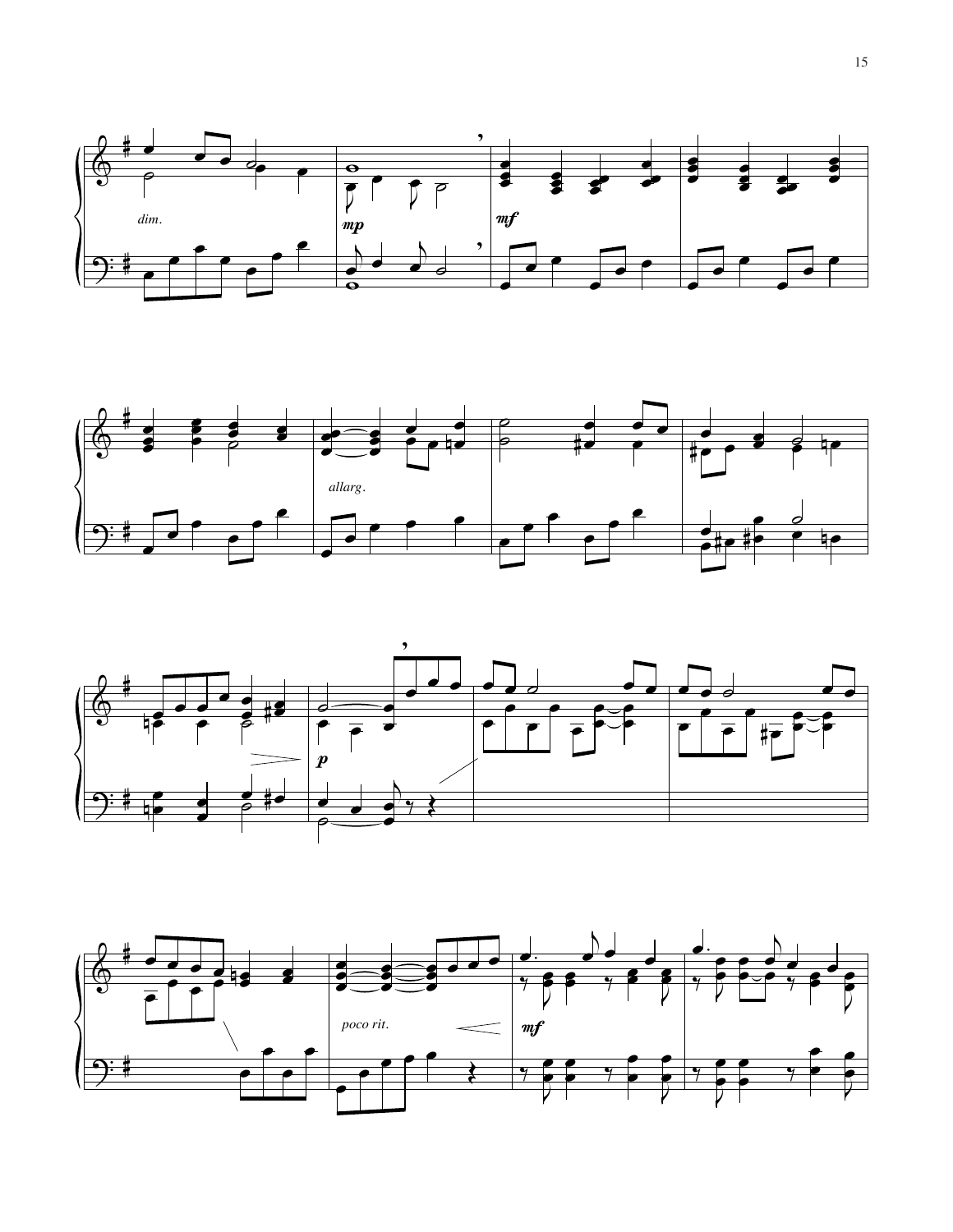#### Now the Green Blade Rises *Sing We Now of Christmas Miniature*

Noël nouvelet setting, Roberta Rowland-Raybold









Tune: French carol Setting © 2014 Augsburg Fortress. All rights reserved.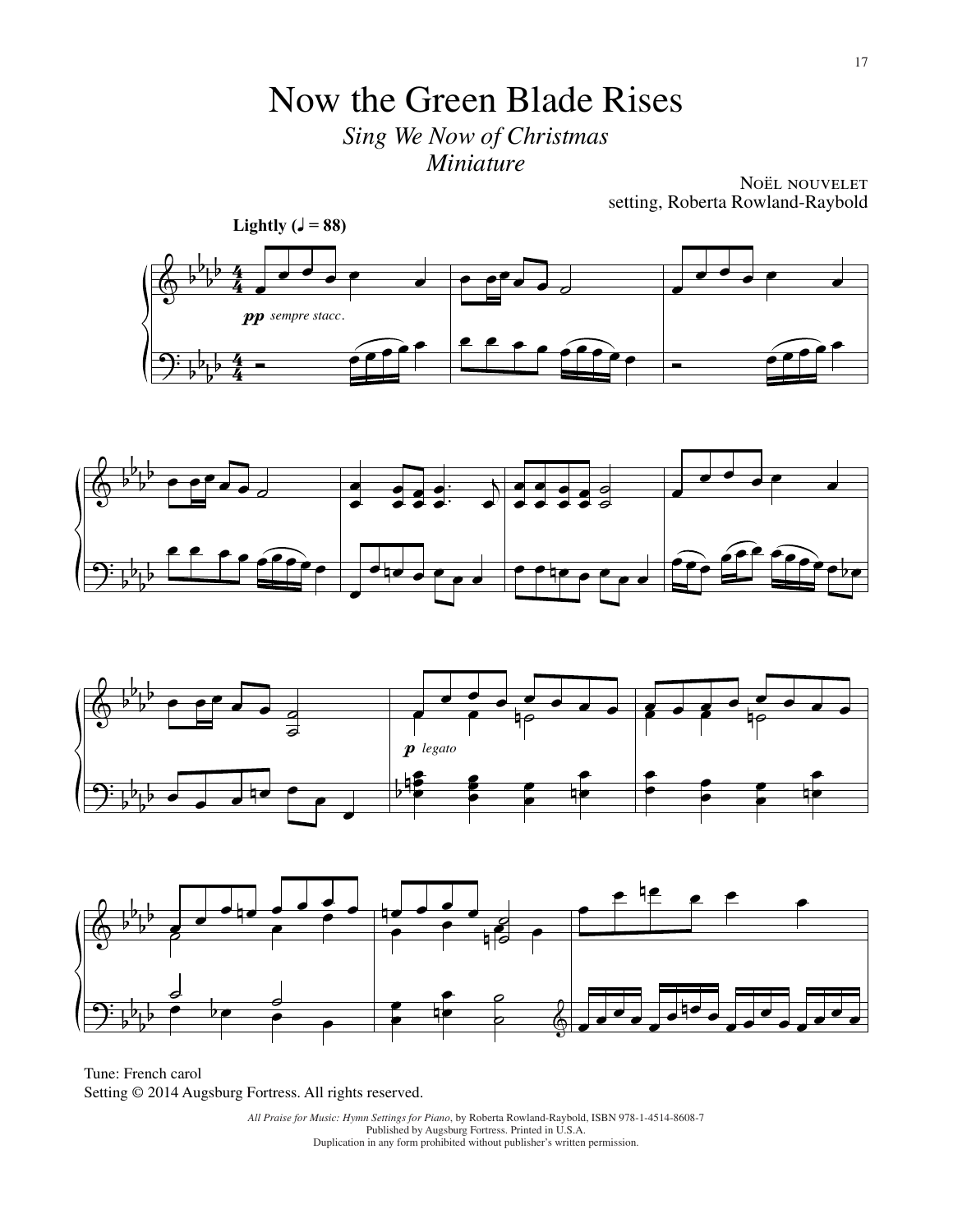







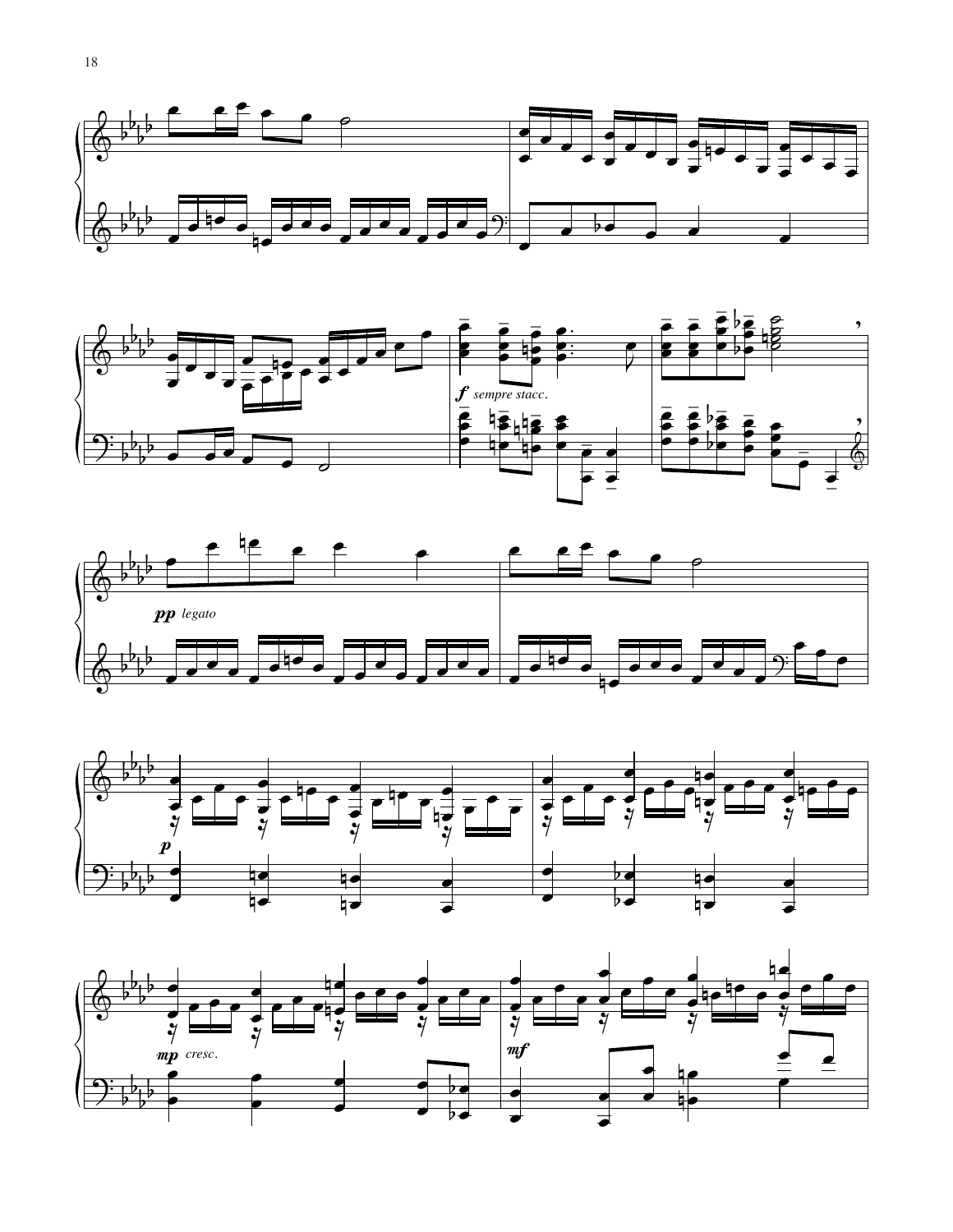# Of the Father's Love Begotten

Divinum mysterium setting, Roberta Rowland-Raybold









Tune: Plainsong mode V, 13th century Setting © 2014 Augsburg Fortress. All rights reserved.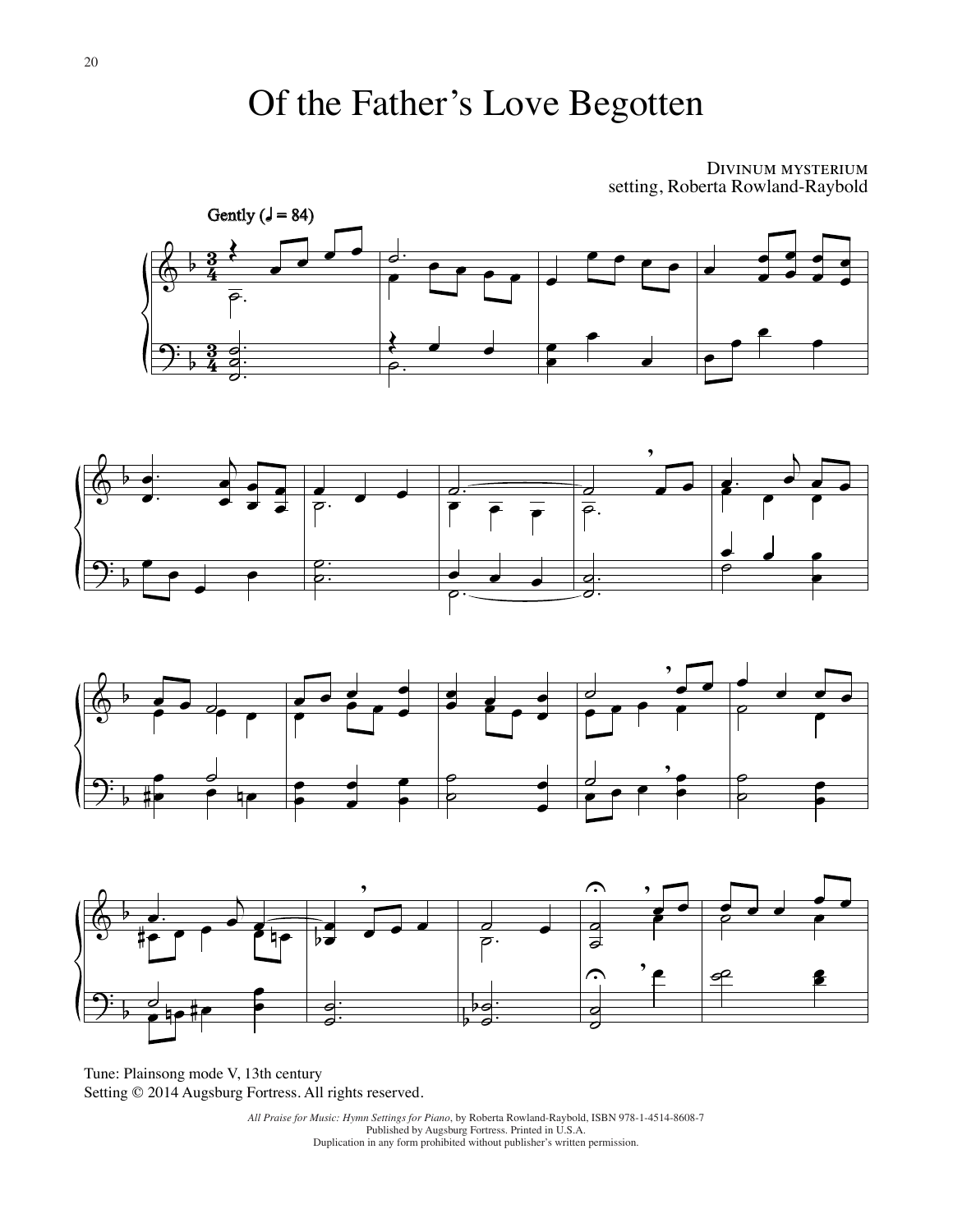





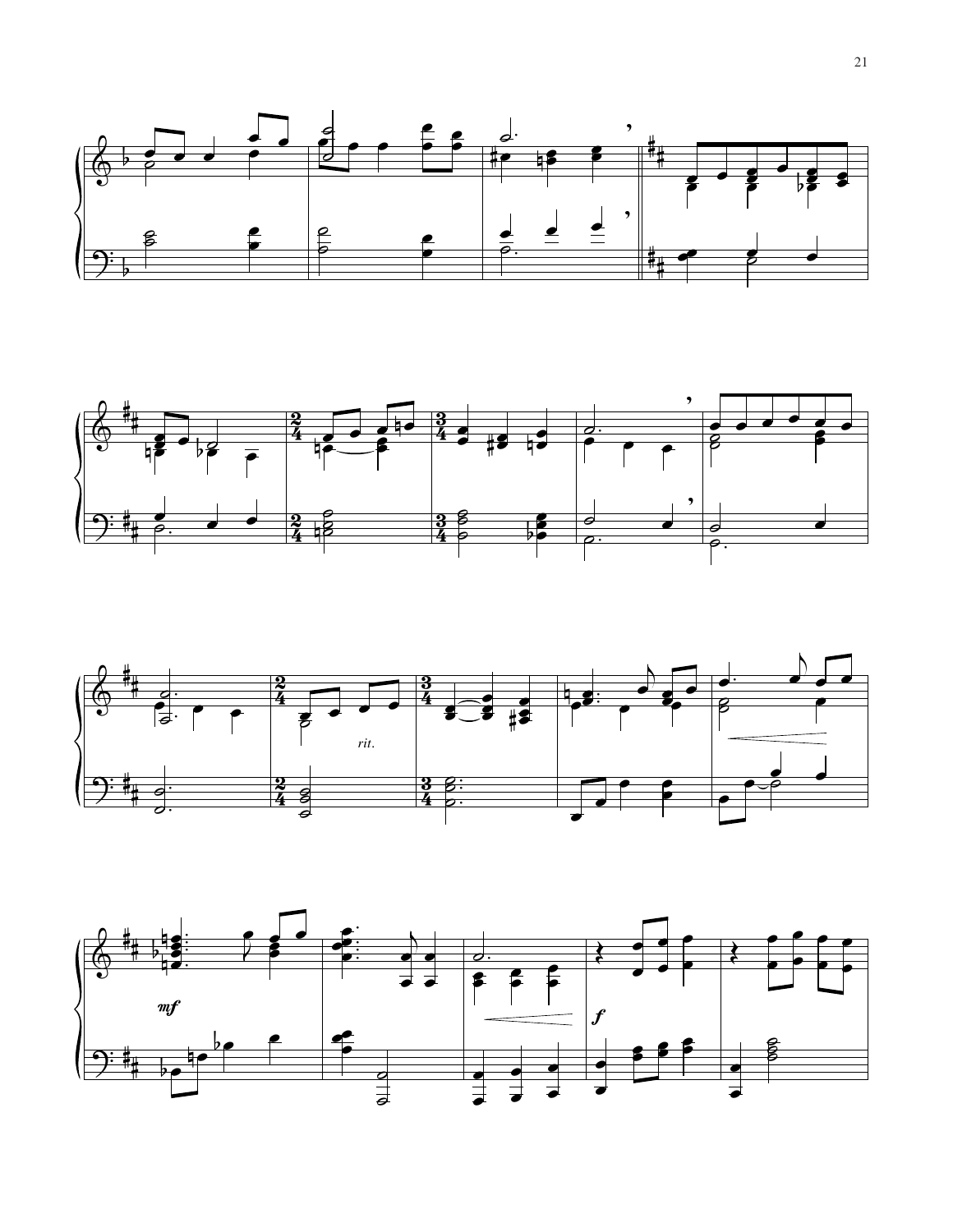Soli Deo gloria setting, Roberta Rowland-Raybold









Tune: Marty Haugen, b. 1950; copyright © 1999 GIA Publications, Inc., Chicago, IL. www.giamusic.com. All rights reserved. Used by permission.

Setting © 2014 GIA Publications, Inc. Published under exclusive license by Augsburg Fortress.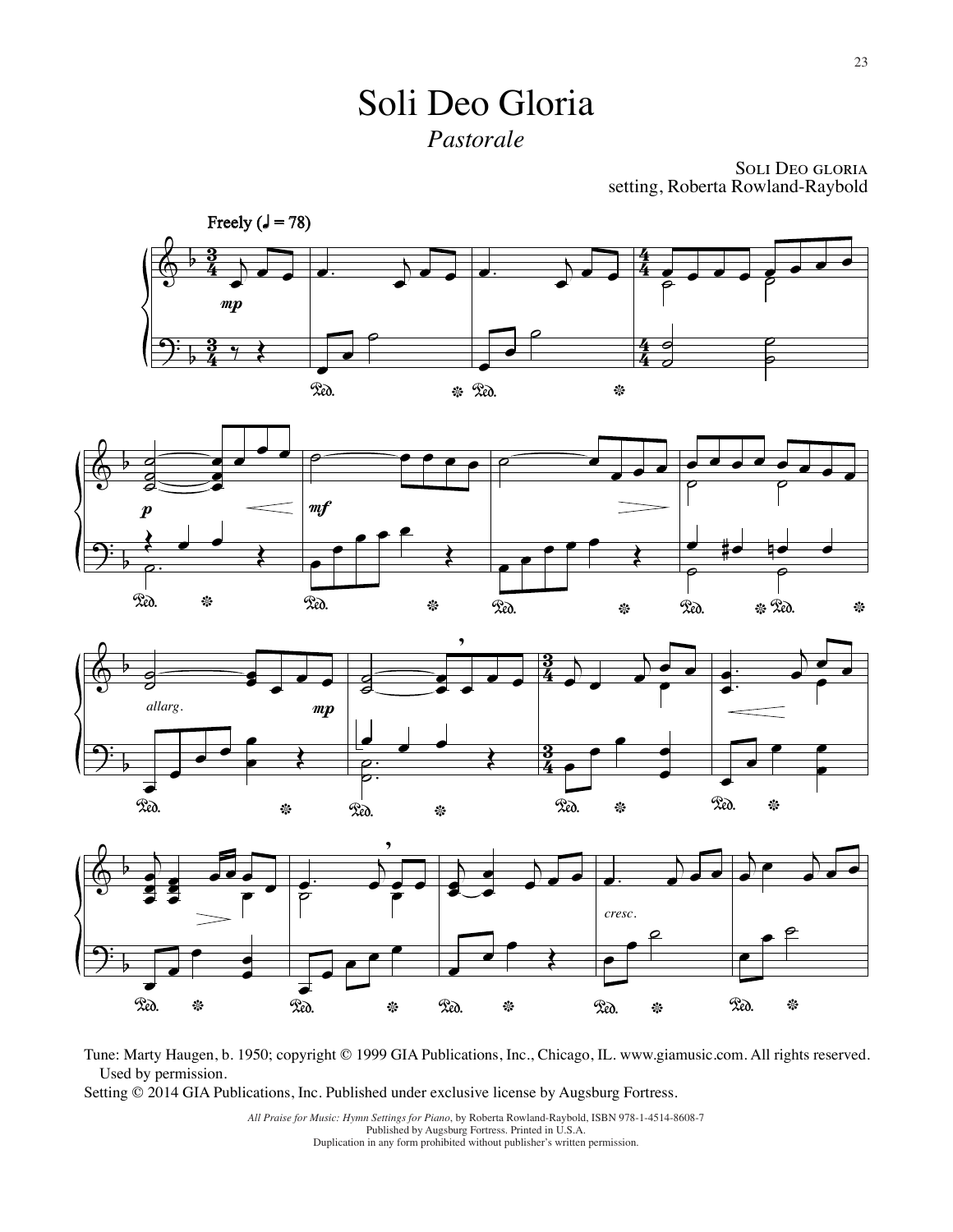







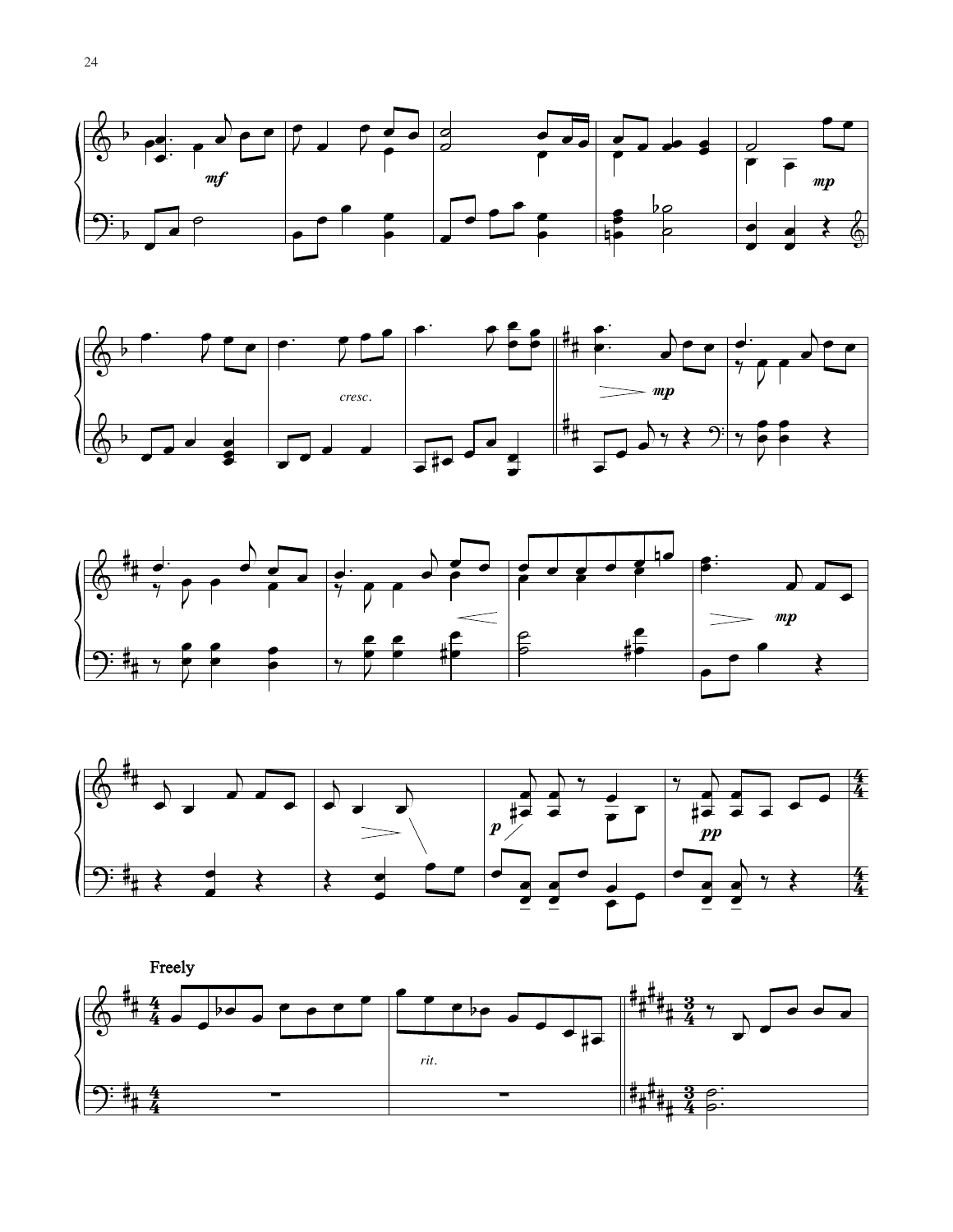# There's a Voice in the Wilderness

**ASCENSION** setting, Roberta Rowland-Raybold







Tune: Henry Bancroft, 1904–1988; copyright © Estate of Eldred Bancroft, admin. B. Burrows. All rights reserved. Used by permission.

Setting © 2014 Augsburg Fortress. All rights reserved.

*All Praise for Music: Hymn Settings for Piano*, by Roberta Rowland-Raybold, ISBN 978-1-4514-8608-7 Published by Augsburg Fortress. Printed in U.S.A. Duplication in any form prohibited without publisher's written permission.

 $\pmb{\phi}$ 

 $\Theta$ :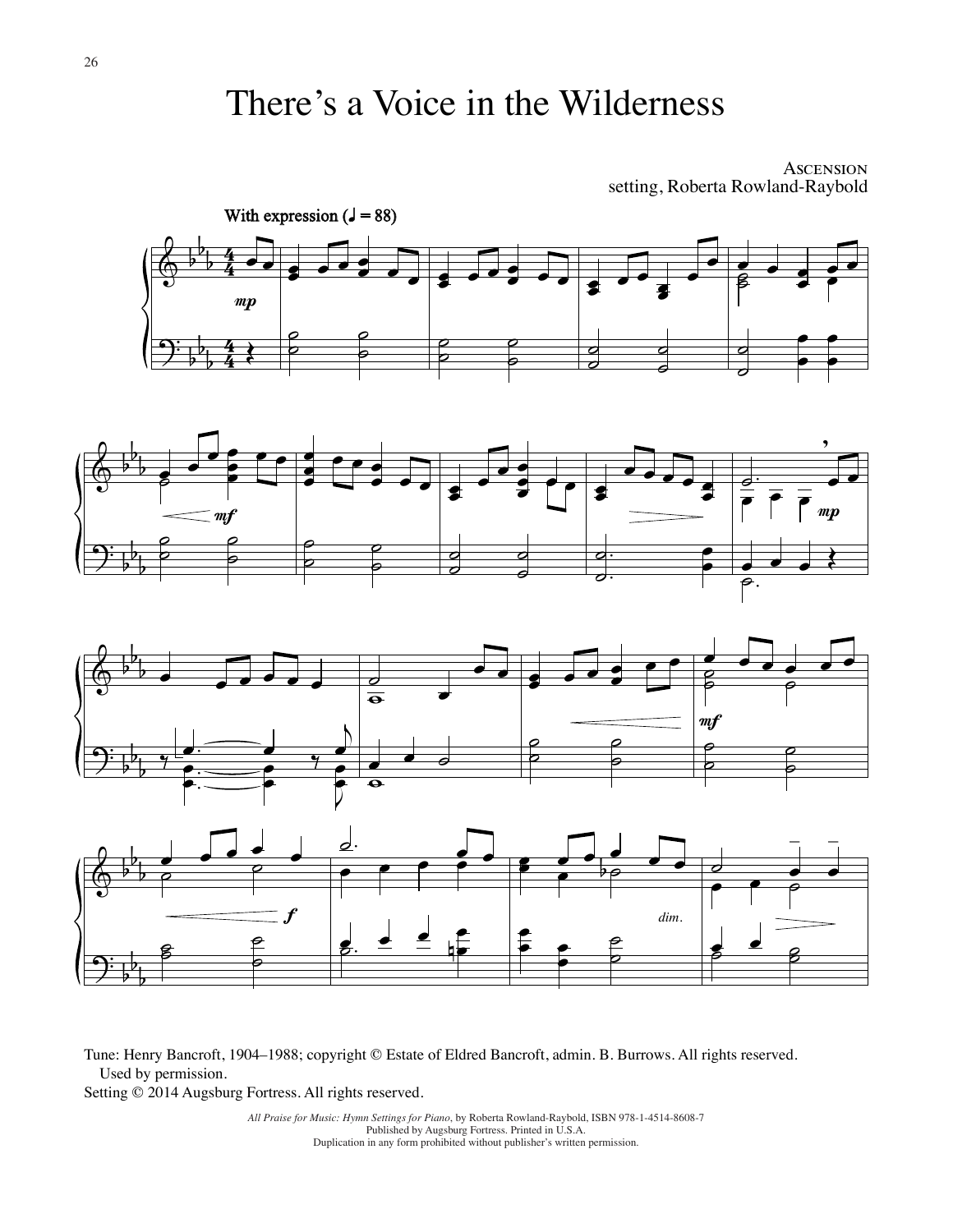







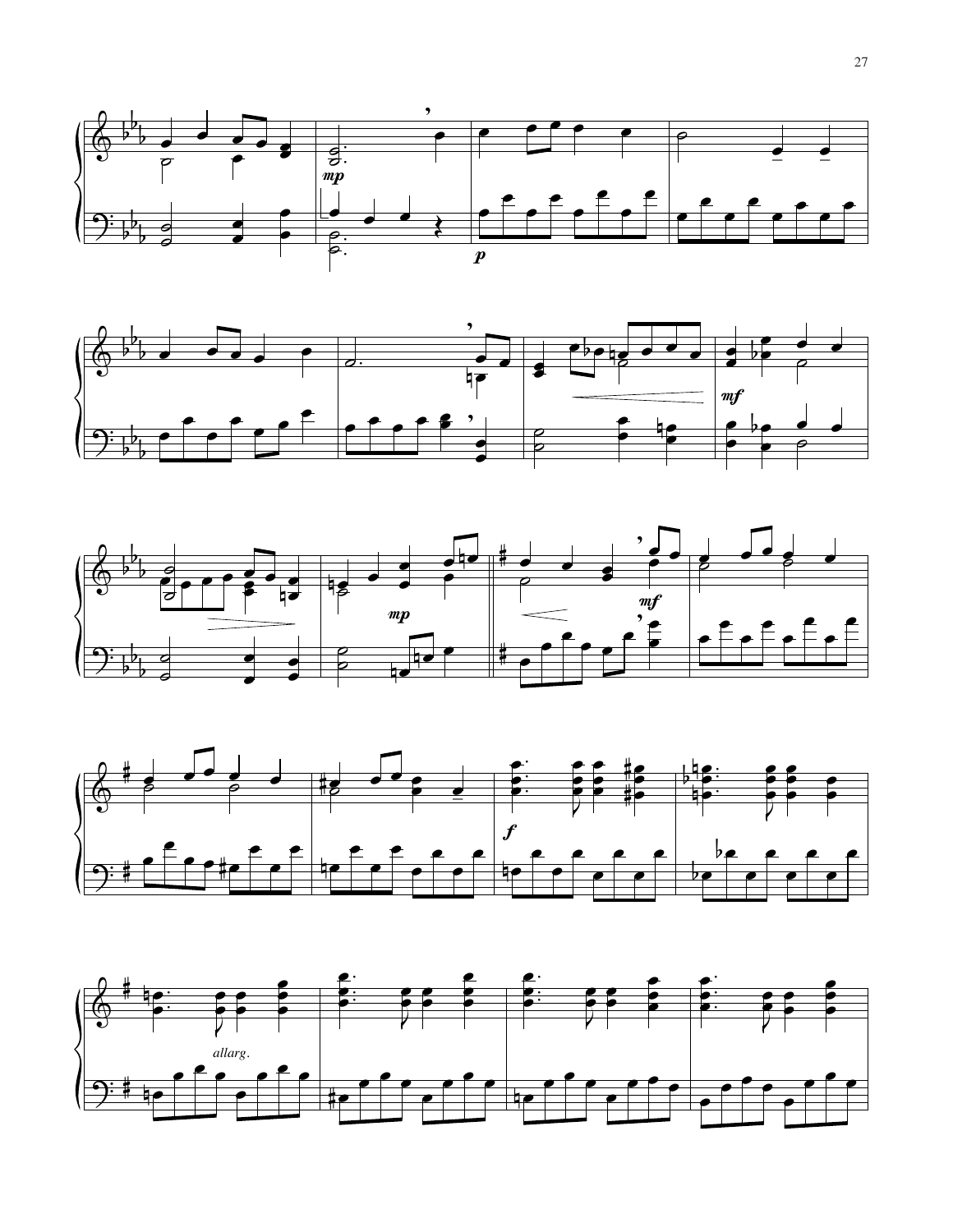# They Crucified My Lord

**SUFFERER** setting, Roberta Rowland-Raybold









Tune: African American spiritual Setting © 2014 Augsburg Fortress. All rights reserved.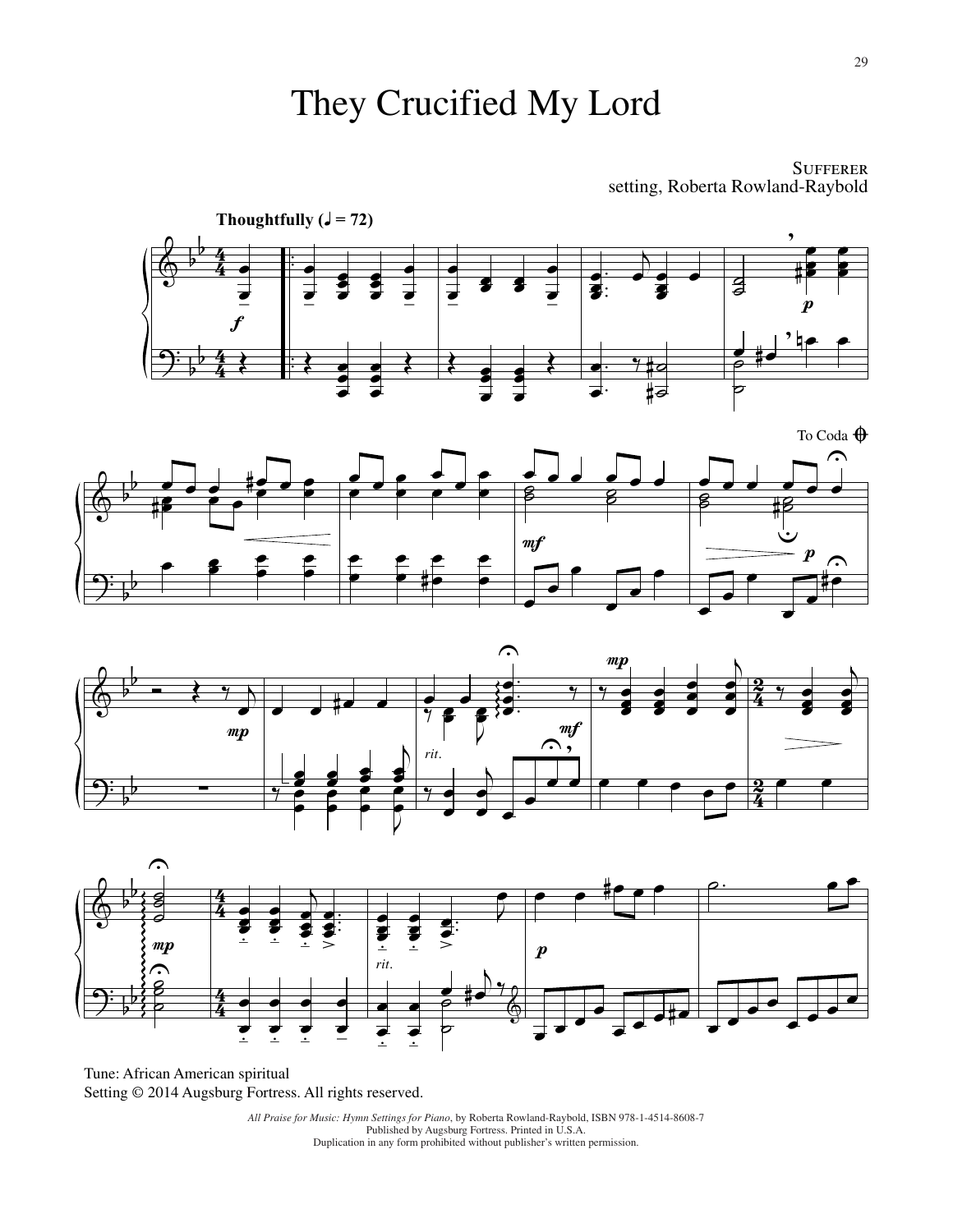







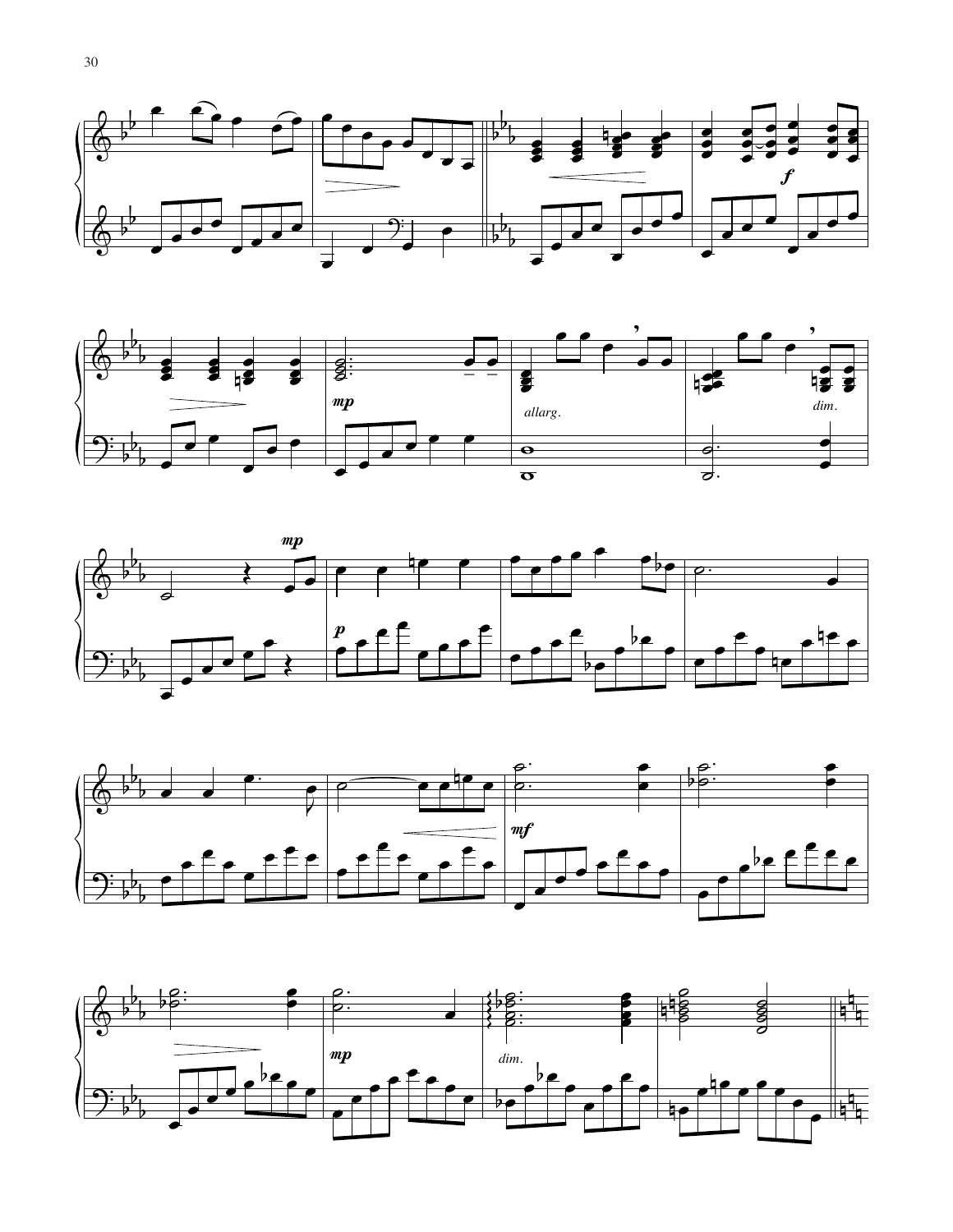### Voices Raised to You *Finale*

Song of Praise setting, Roberta Rowland-Raybold









Tune: Carolyn Jennings, b. 1936; copyright © 1996 Carolyn Jennings. All rights reserved. Used by permission. Setting © 2014 Augsburg Fortress. All rights reserved.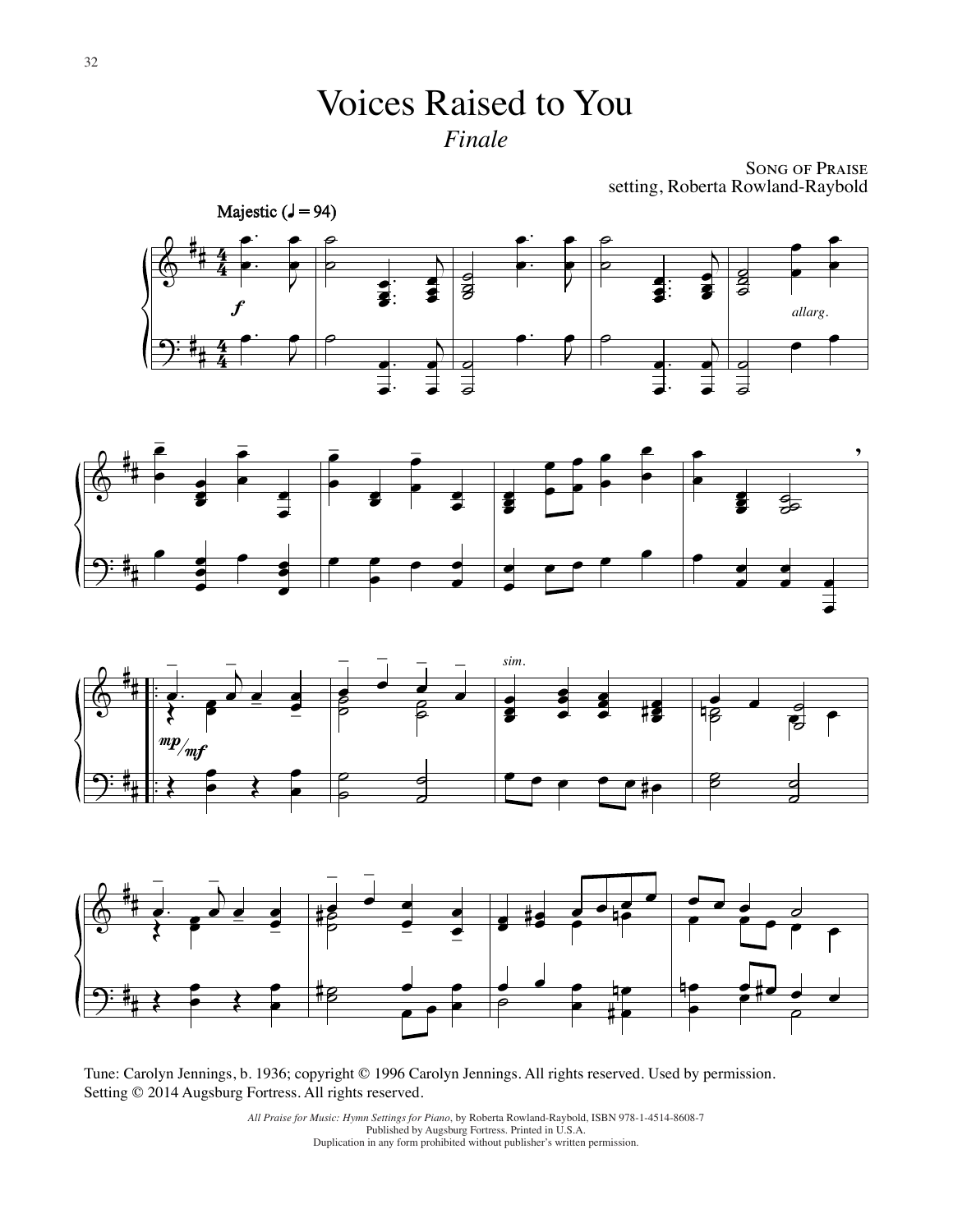







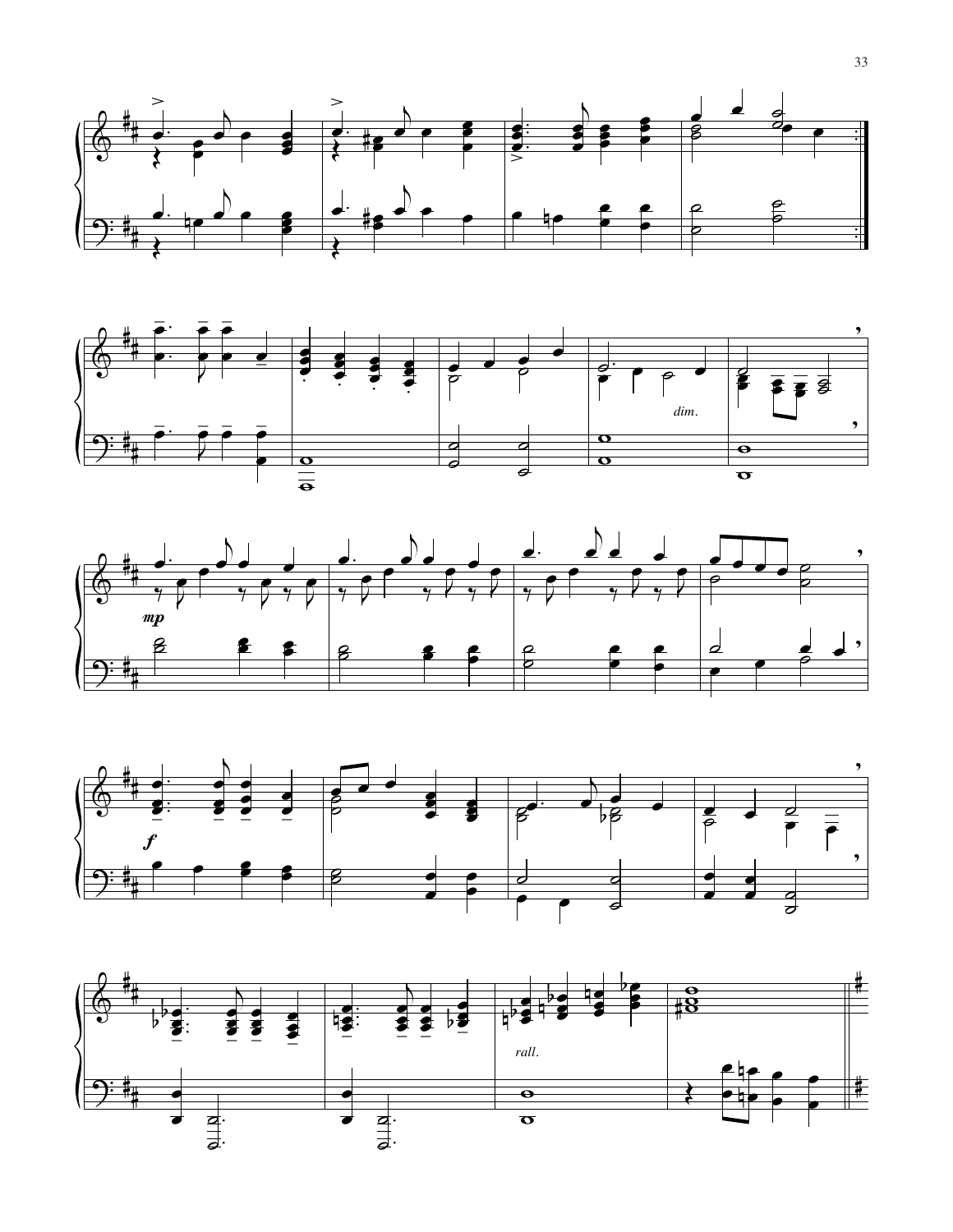#### *dedicated to Dr. Donald Busarow* When Israel Was in Egypt's Land *Reflection*

**TUBMAN** setting, Roberta Rowland-Raybold









Tune: African American spiritual Setting © 2014 Augsburg Fortress. All rights reserved.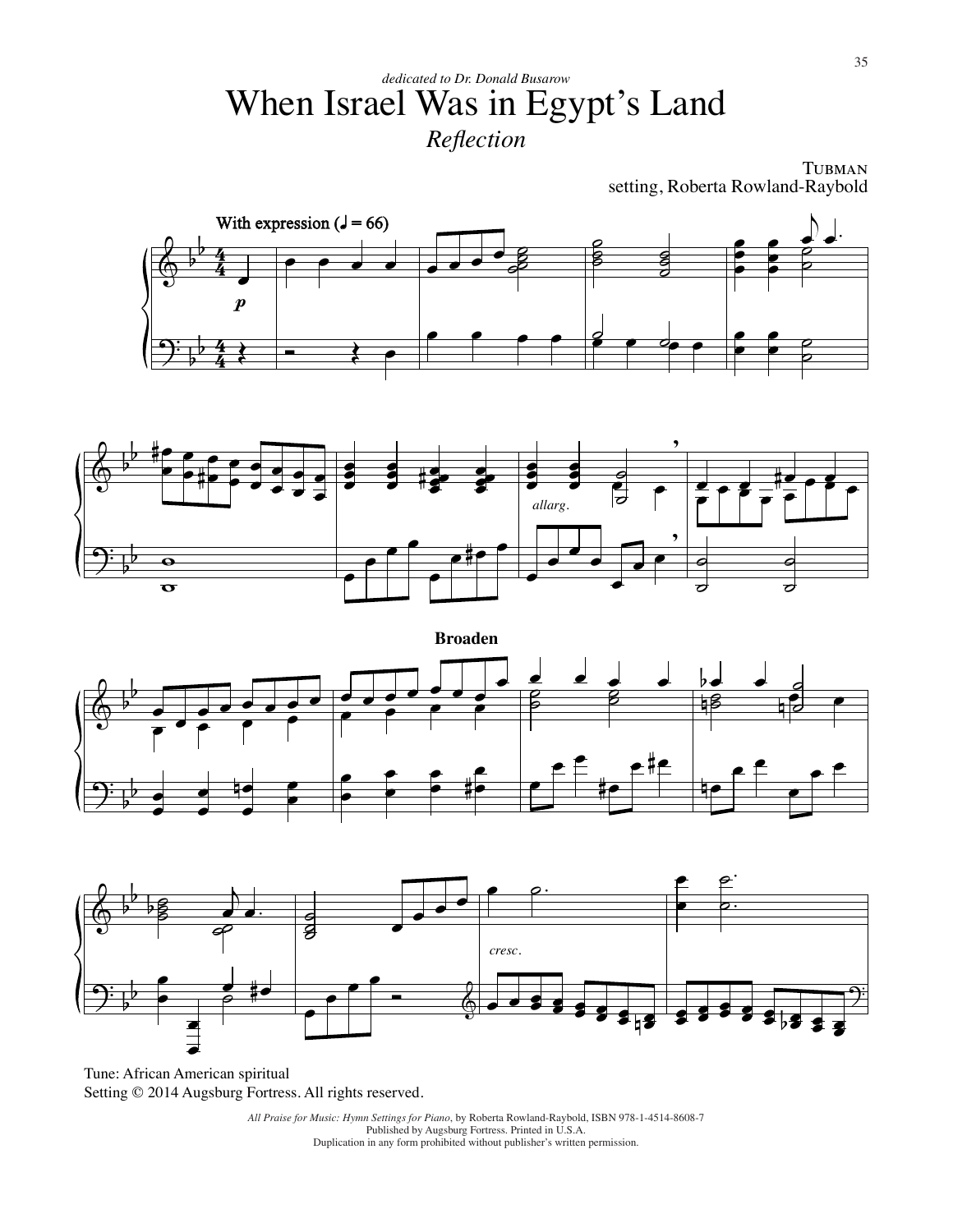







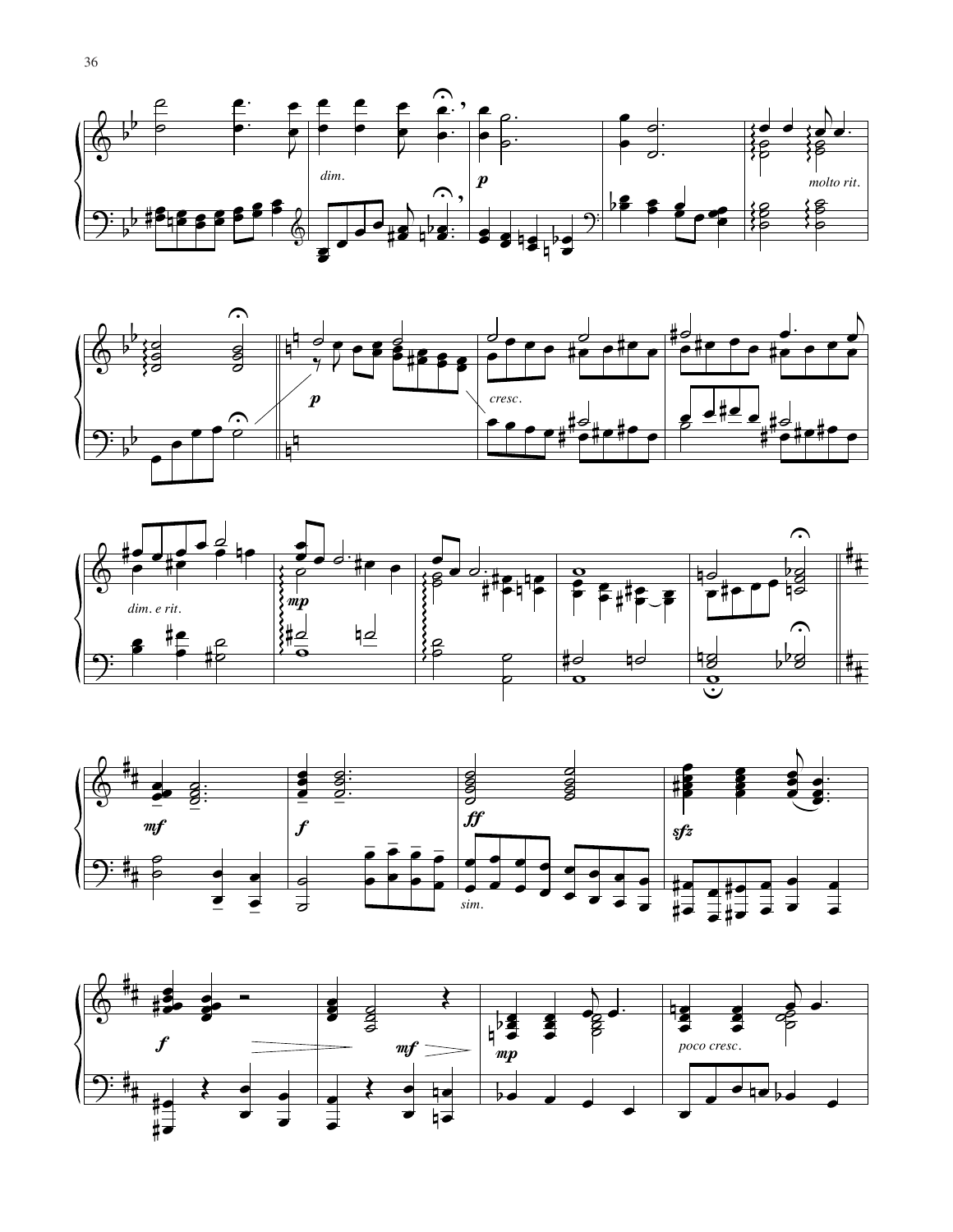# You Have Come Down to the Lakeshore

Pescador de hombres setting, Roberta Rowland-Raybold









Tune: Cesáreo Gabaráin, 1936–1991; copyright © 1983 OCP Publications, Inc. All rights reserved. Used by permission. All rights reserved. Used by permission.

Setting © 2014 OCP Publications, Inc. Published under exclusive license by Augsburg Fortress.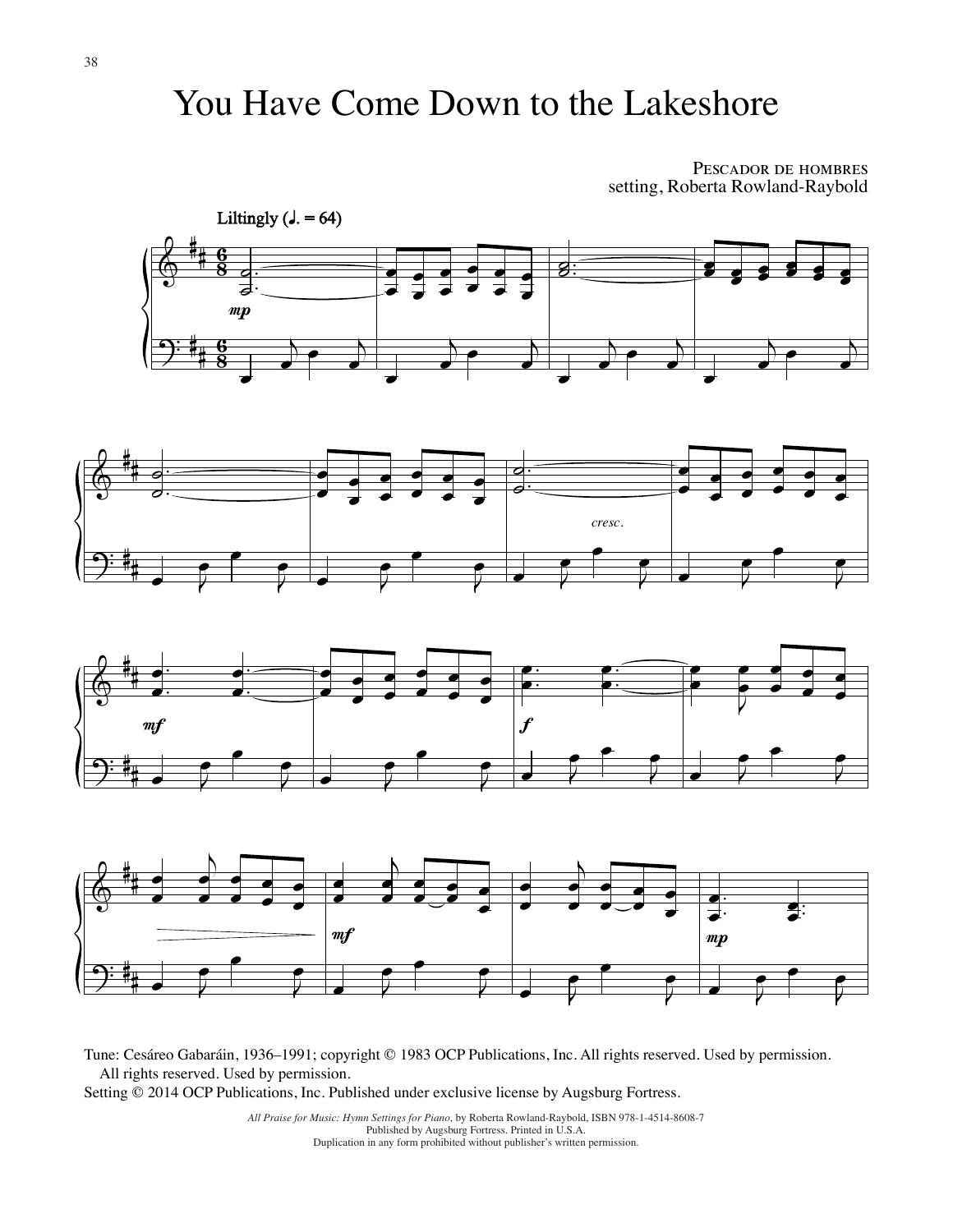